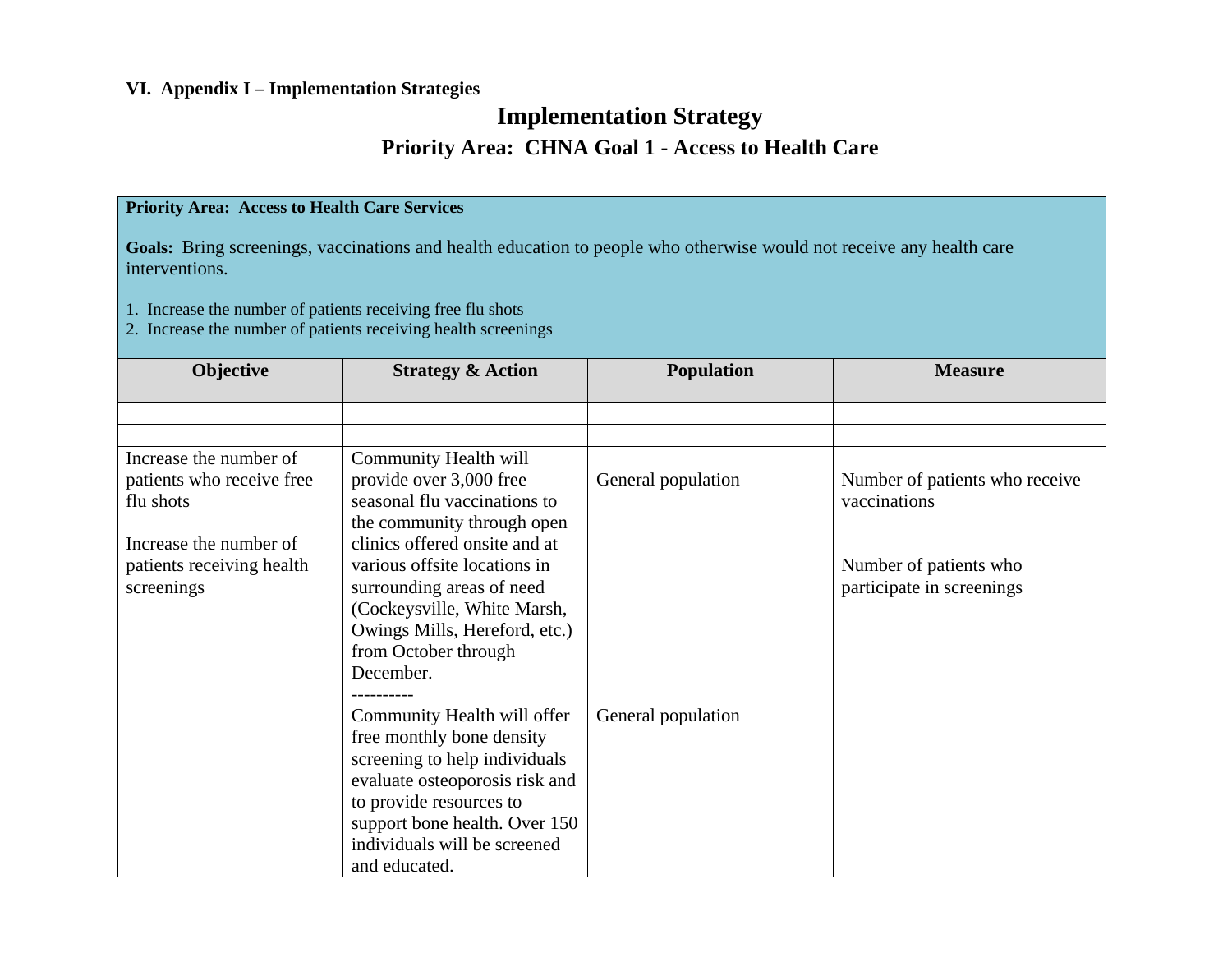| Community Health will offer<br>free bone density screenings<br>at all 20 Baltimore County<br>Senior Centers in 2013. Over<br>200 seniors will be screened<br>and educated. | <b>Senior Citizens</b> | Number of screenings/education<br>accomplished. |
|----------------------------------------------------------------------------------------------------------------------------------------------------------------------------|------------------------|-------------------------------------------------|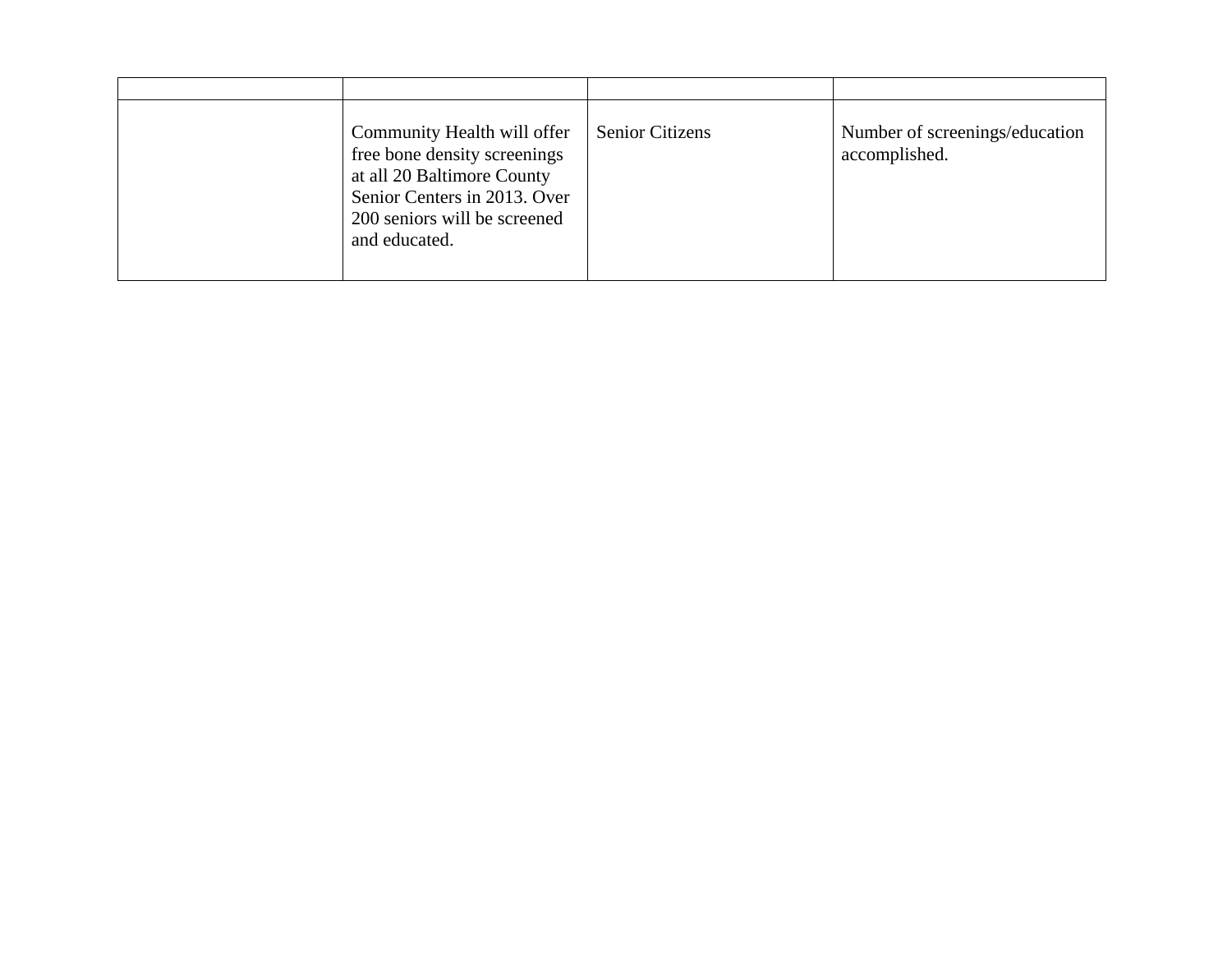### **Implementation Strategy Priority Area: CHNA Goal 2 - Diabetes**

#### **Priority Area: Diabetes**

**Goals:** 

- **1**. **Increase the number of patients served by Diabetes Education/Outreach**
- **2. Increase the emphasis in Diabetes Education on obesity education and high blood pressure awareness as a consequence of diabetes**
- **3. Maintain and enhance diabetes education for Hispanic patients at St. Clare Medical Outreach**

| Objective                                                                                                                                                                                                               | <b>Strategy &amp; Action</b>                                                                                                                                                 | <b>Target Population</b>                                        | <b>Measure</b>                                                                                                                                                                             |
|-------------------------------------------------------------------------------------------------------------------------------------------------------------------------------------------------------------------------|------------------------------------------------------------------------------------------------------------------------------------------------------------------------------|-----------------------------------------------------------------|--------------------------------------------------------------------------------------------------------------------------------------------------------------------------------------------|
|                                                                                                                                                                                                                         |                                                                                                                                                                              |                                                                 |                                                                                                                                                                                            |
| Increase patients seen in<br><b>Diabetes Education</b><br>Highlight connection<br>between diabetes and<br>resulting complications,<br>especially high blood<br>pressure for patients<br>receiving diabetes<br>education | Continue and expand<br>evidence-based diabetes<br>education opportunities                                                                                                    | Patients diagnosed with<br>diabetes                             | Maintain current program<br>enrollment and increase as needed                                                                                                                              |
| Increase diabetes<br>compliance by patients at<br><b>St. Clare Medical Outreach</b><br>Increase body composition                                                                                                        | Maintain collaboration<br>between hospital-based<br>diabetes educators and staff of<br><b>St. Clare Medical Outreach</b><br>Community Health will offer                      | Patients of St. Clare Medical<br>Outreach<br>General population | Maintain current obesity<br>awareness and nutrition initiatives<br>at St. Clare Medical Outreach,<br>monitoring outcomes. Continue<br>to monitor A1C levels for<br>progressive improvement |
| awareness and the<br>implications                                                                                                                                                                                       | free monthly body<br>composition analysis to help<br>individuals evaluate weight,<br>body fat, and muscle mass on<br>an ongoing basis and to<br>provide resources to support |                                                                 | Number of people screened                                                                                                                                                                  |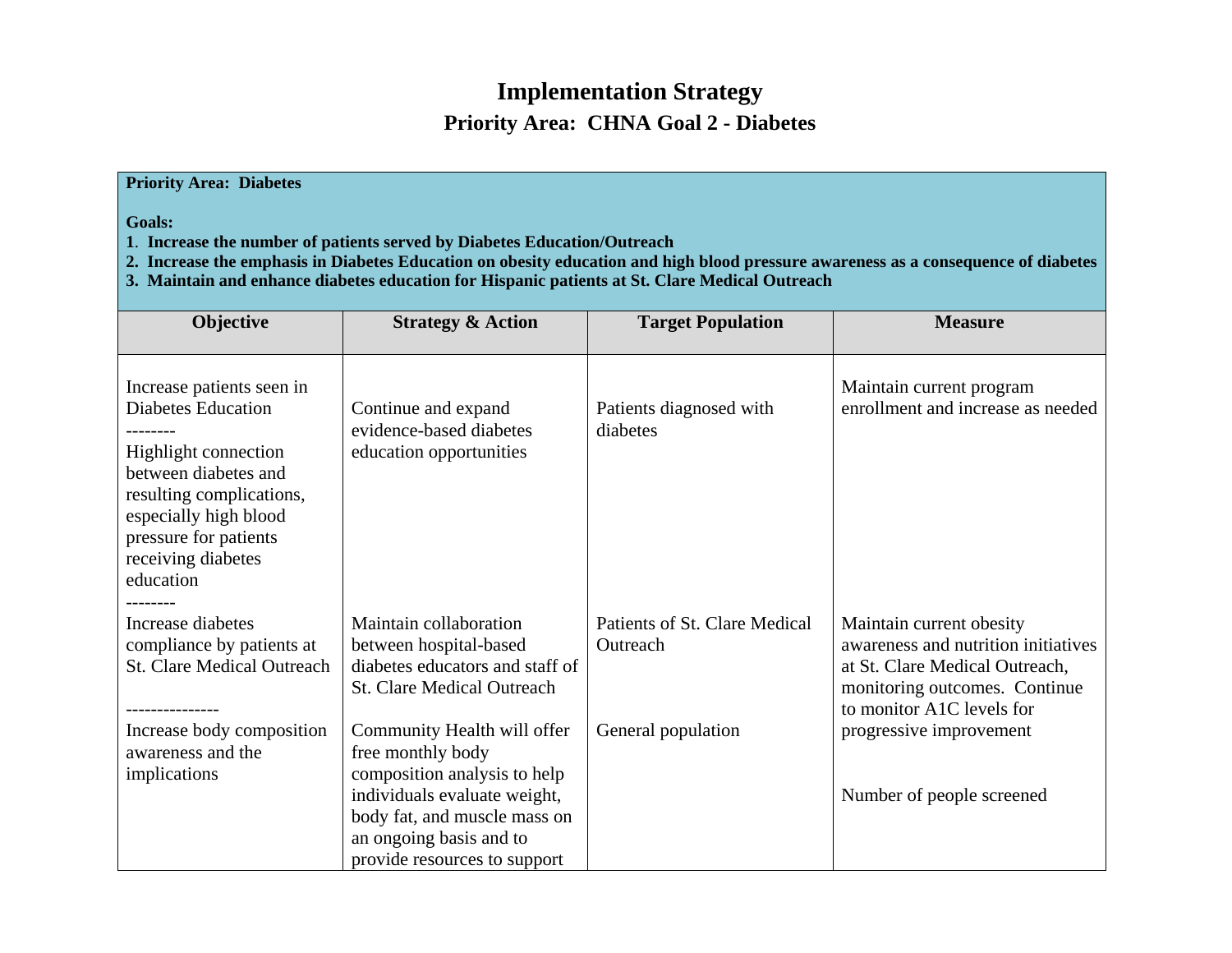| individual weight loss efforts.<br>Over 250 individuals will<br>have their body composition<br>analyzed and explained at<br>onsite and offsite events. |  |
|--------------------------------------------------------------------------------------------------------------------------------------------------------|--|
|                                                                                                                                                        |  |
|                                                                                                                                                        |  |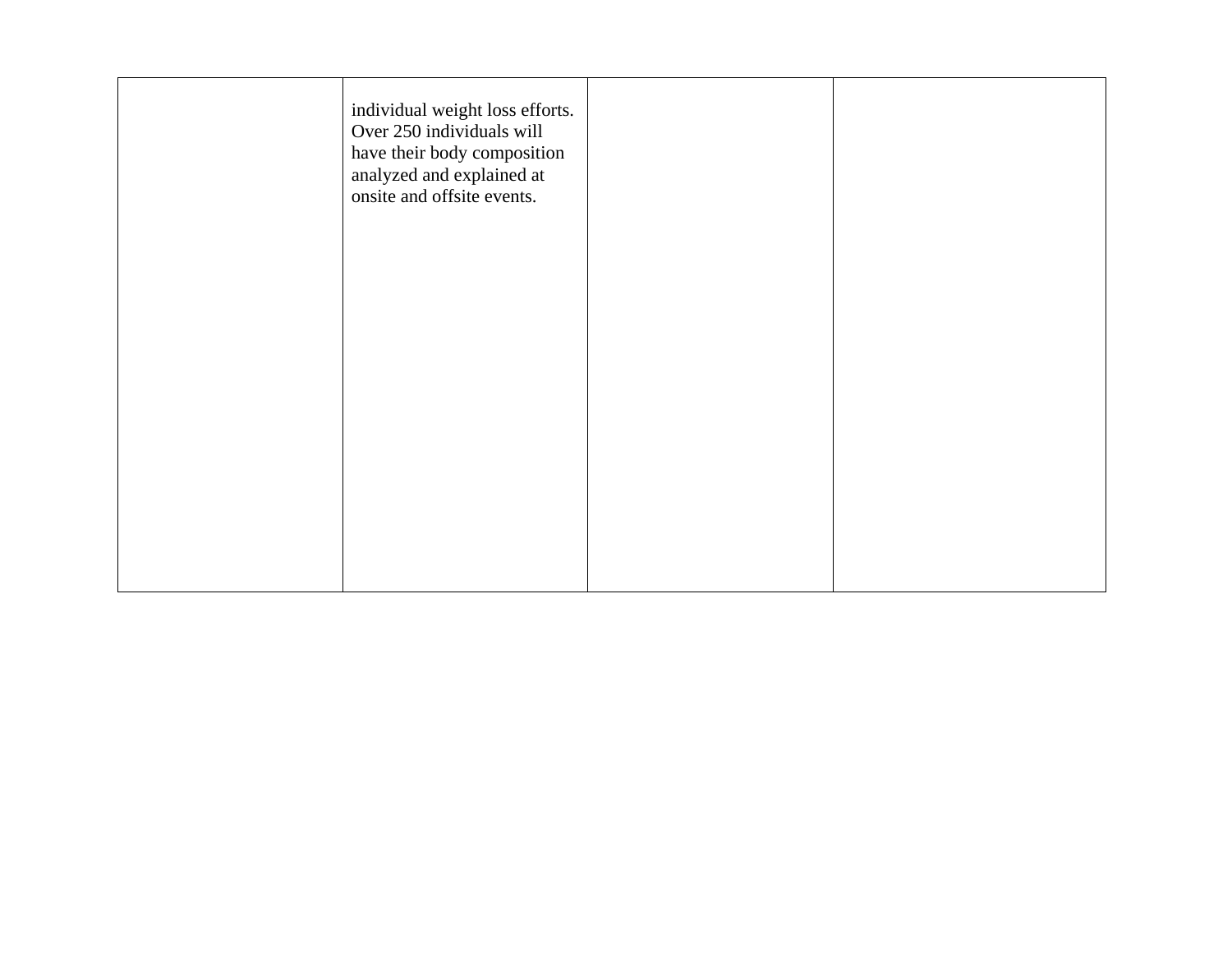### **Implementation Strategy Priority Area: CHNA Goal 3 – Substance/Tobacco Abuse**

| <b>Priority Area: Substance/Tobacco reduction/cessation</b><br>Goals: Increase the number of patients using screening and primary care outreach opportunities<br>1. Bring smoke cessation education to high school age students<br>2. Increase the number of people who participate in one of our multi-week, smoking cessation courses<br>3. Increase the number of participants in a Powered by Me! event |                                                                                                                                                                                   |                                                                              |                                                                                                                         |  |
|-------------------------------------------------------------------------------------------------------------------------------------------------------------------------------------------------------------------------------------------------------------------------------------------------------------------------------------------------------------------------------------------------------------|-----------------------------------------------------------------------------------------------------------------------------------------------------------------------------------|------------------------------------------------------------------------------|-------------------------------------------------------------------------------------------------------------------------|--|
| <b>Annual Objective</b>                                                                                                                                                                                                                                                                                                                                                                                     | <b>Strategy &amp; Action</b>                                                                                                                                                      | <b>Population</b>                                                            | <b>Measure</b>                                                                                                          |  |
|                                                                                                                                                                                                                                                                                                                                                                                                             |                                                                                                                                                                                   |                                                                              |                                                                                                                         |  |
| Increase the number of<br>people who receive<br>substance/tobacco<br>cessation interventions<br>through UM-SJMC (Fresh                                                                                                                                                                                                                                                                                      | Smoking cessation resources<br>will be provided to all<br>cardiovascular and cancer<br>screening participants.                                                                    | Patients already who are<br>screened for cardiovascular<br>disease or cancer | Numerical increase in people<br>offered substance/tobacco<br>cessation assistance.                                      |  |
| <b>Start classes and Powered</b><br>by $Me!)$                                                                                                                                                                                                                                                                                                                                                               | Tobacco awareness will be<br>offered as a topic for<br>secondary school health fair<br>requests including Calvert<br>Hall College High School and<br>Rosedale Alternative School. | <b>High School students</b>                                                  | Numerical increase in number of<br>people who participate in<br>substance/tobacco cessation<br>opportunities at UM-SJMC |  |
|                                                                                                                                                                                                                                                                                                                                                                                                             | Maintain Powered by Me!<br>Involvement in sports<br>programs                                                                                                                      | Student athletes, coaches,<br>parents, school administrators                 |                                                                                                                         |  |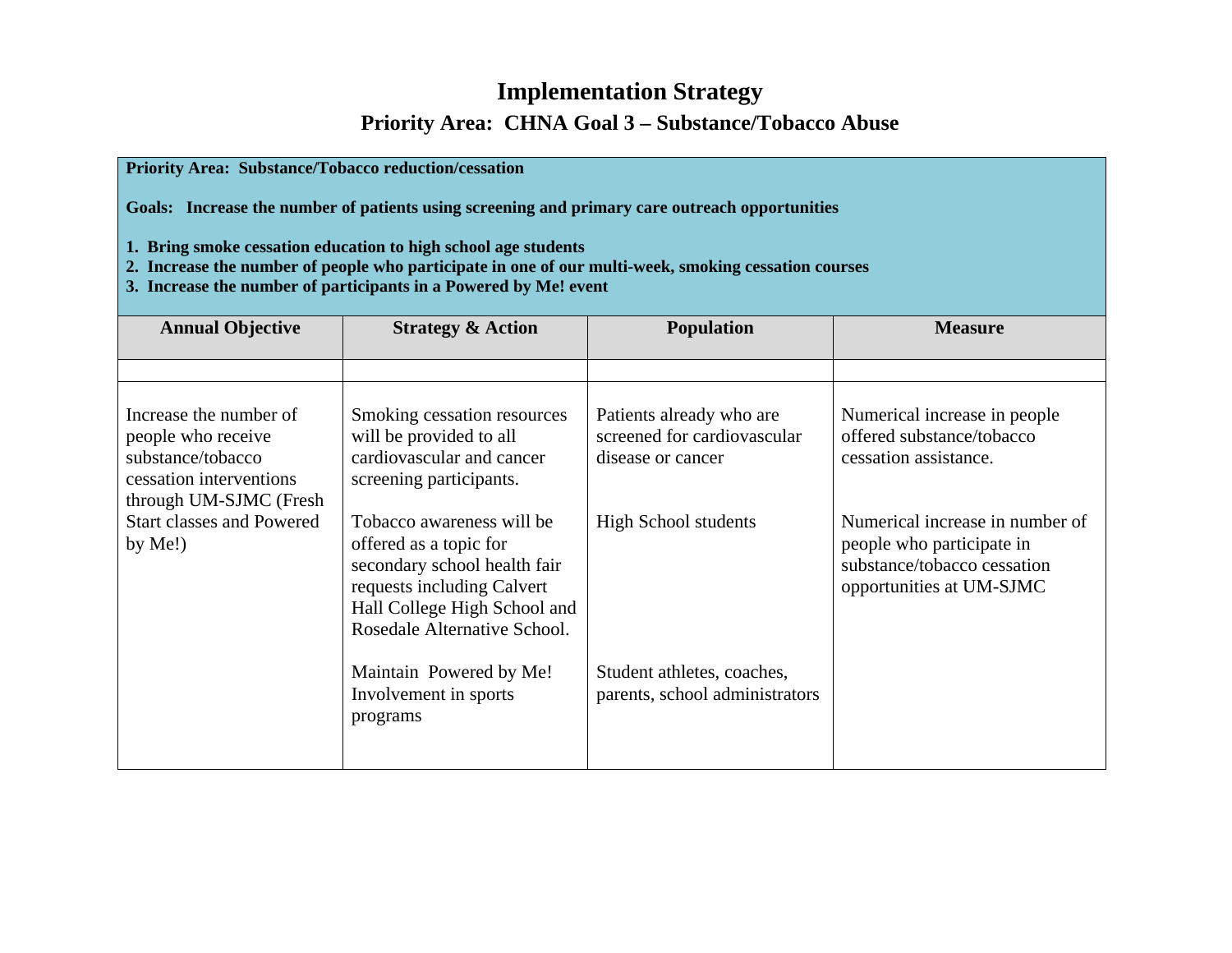### **Implementation Strategy Priority Area: CHNA Goal 4 – Heart Disease/Hypertension/Stroke**

#### **Priority Area: Heart disease/hypertension/stroke**

**Goals:**

#### **1. Raise awareness of risk factors for stroke, stroke symptoms and appropriate response to symptoms**

| <b>Annual Objective</b>                                                 | <b>Strategy &amp; Action</b>                                                                                                                                                                                                      | <b>Population</b>                                | <b>Measure</b>                          |
|-------------------------------------------------------------------------|-----------------------------------------------------------------------------------------------------------------------------------------------------------------------------------------------------------------------------------|--------------------------------------------------|-----------------------------------------|
| To provide education<br>regarding stroke<br>prevention, signs of stroke | Provide stroke education on<br>the topics of signs and<br>symptoms of stroke,<br>activating EMS, risk factors,<br>and prevention to 500 people<br>in the local community in<br>fiscal year 2014.                                  | General population                               | Numbers of patients educated            |
|                                                                         | Create an annual internal May<br><b>Stroke Awareness Month</b><br>campaign based on<br>the F.A.S.T. public education<br>materials, with a target<br>audience of visitors and non-<br>clinical staff, to launch on<br>May 1, 2013. | Hospital visitors, UM-SJMC<br>non-clinical staff | On-line survey for UM-SJMC<br>employees |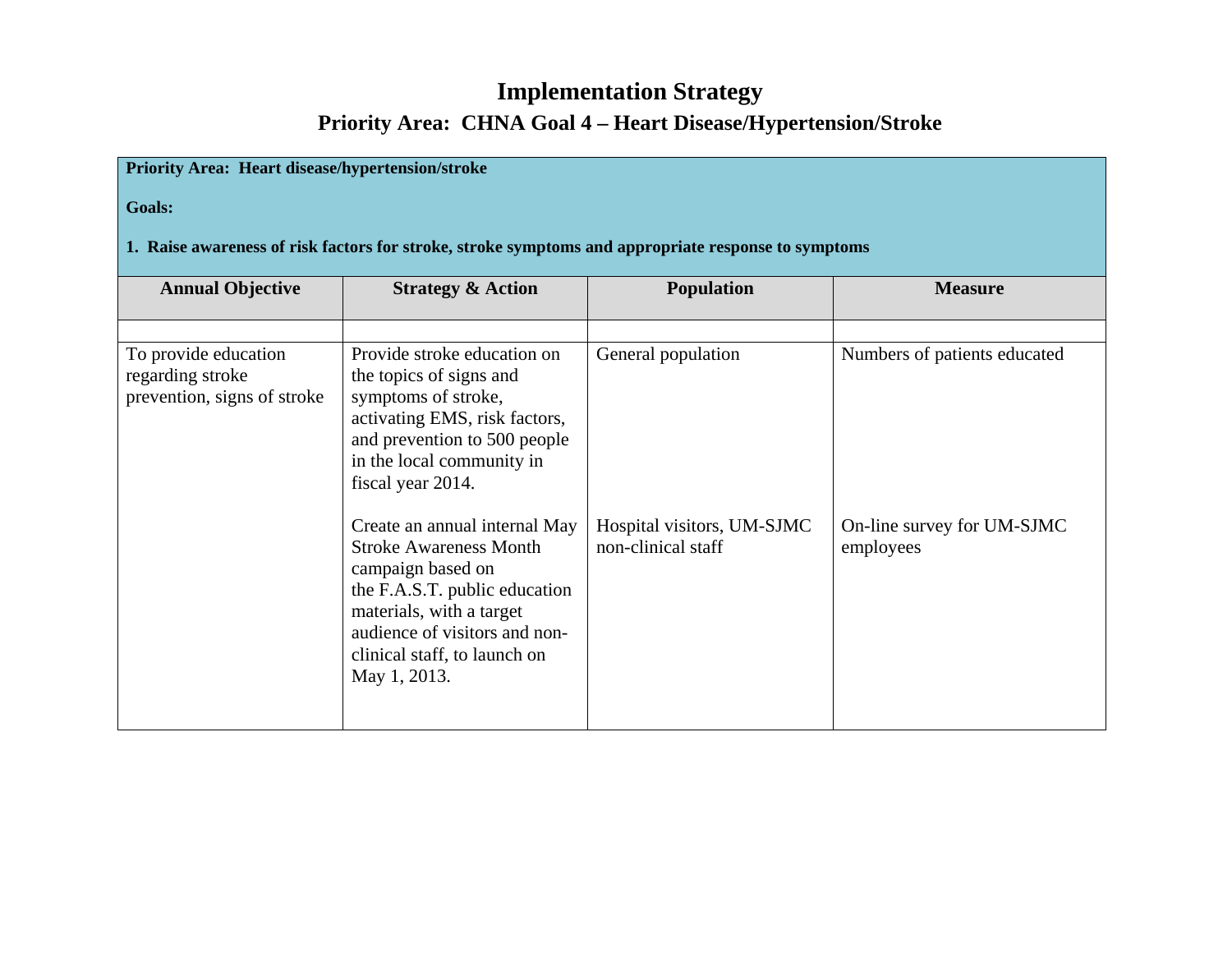### **Implementation Strategy Priority Area: CHNA Goal 5 – Maternal/Child Health**

**Priority Area: Maternal/Infant Health** 

**Goals:** 

**1. To educate pregnant women and women of childbearing age of the dangers of poor nutrition, diabetes (gestational and chronic), high blood pressure, substance/tobacco use during pregnancy** 

**2. To educate women who are pregnant and those of childbearing age how they can enhance their own health and the health of their unborn child** 

**3. To educate target populations how protect themselves and the baby from severe, long-term negative health outcomes** 

**4. To educate women about low/very low birth weight, its causes, its prevention, long-term consequences of low/very low birth weight** 

| <b>Annual Objective</b>                                                                                                        | <b>Strategy &amp; Action</b>                                                                                                                                                                                                                                                     | <b>Population</b>                                                            | <b>Measure</b>                                                                                                                 |
|--------------------------------------------------------------------------------------------------------------------------------|----------------------------------------------------------------------------------------------------------------------------------------------------------------------------------------------------------------------------------------------------------------------------------|------------------------------------------------------------------------------|--------------------------------------------------------------------------------------------------------------------------------|
| To include education about<br>healthy lifestyle practices<br>into all women's services<br>encounters                           | Bilingual educational<br>materials will be available to<br>all providers of women's<br>health services at UM-SJMC.                                                                                                                                                               | Women who are pregnant,<br>women of childbearing age<br>who are not pregnant | Consistency of including healthy<br>lifestyle education in patient<br>encounters and in high school<br>health education visits |
| To include education about<br>the long-term effects of<br>low/very low birth weight<br>into all women's services<br>encounters | All providers will be asked to<br>include education on the<br>relationship between healthy<br>lifestyle/nutrition into their<br>regular patient visits. These<br>materials will be available to<br>providers at UM-SJMC's<br>Women's Health Associates,<br>our Perinatal Center. |                                                                              | Need to reorder educational<br>material.                                                                                       |
| To include education about<br>low/very low birth weight<br>into all high school health<br>education opportunities              | <b>Community Health Outreach</b><br>will include education on<br>low/very low birth weight in<br>high school classes                                                                                                                                                             | High school students                                                         | Number of students                                                                                                             |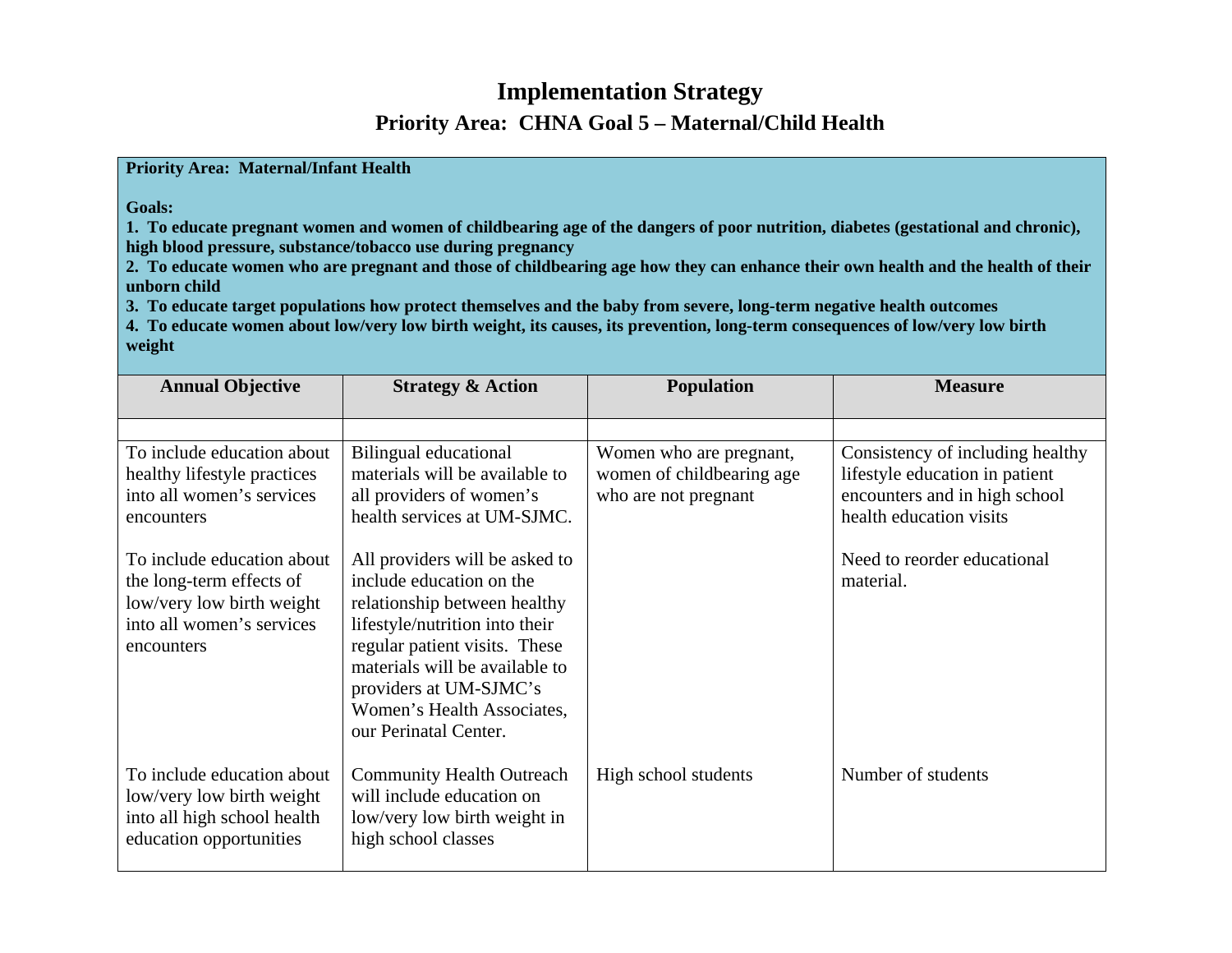# **Implementation Strategy**

## **Priority Area: CHNA Goal 6 - Cancer**

| <b>Priority Area: Cancer</b>                                                                                                                                                                                      |                                                                                                                                                                                                                                                                                                                                                                                                                                                                                                                                                                                                                                                                                                                               |                                                                                                                |                                                                                                                                                              |  |
|-------------------------------------------------------------------------------------------------------------------------------------------------------------------------------------------------------------------|-------------------------------------------------------------------------------------------------------------------------------------------------------------------------------------------------------------------------------------------------------------------------------------------------------------------------------------------------------------------------------------------------------------------------------------------------------------------------------------------------------------------------------------------------------------------------------------------------------------------------------------------------------------------------------------------------------------------------------|----------------------------------------------------------------------------------------------------------------|--------------------------------------------------------------------------------------------------------------------------------------------------------------|--|
| Goal:<br>1. Increase number of patients screened for various types of cancer<br>2. Increase cancer screenings in minority communities<br>3. Increase number of patients diagnosed w/cancer and moved to treatment |                                                                                                                                                                                                                                                                                                                                                                                                                                                                                                                                                                                                                                                                                                                               |                                                                                                                |                                                                                                                                                              |  |
| <b>Annual Objective</b>                                                                                                                                                                                           | <b>Strategy &amp; Action</b>                                                                                                                                                                                                                                                                                                                                                                                                                                                                                                                                                                                                                                                                                                  | <b>Population</b>                                                                                              | <b>Measure</b>                                                                                                                                               |  |
| Develop strategic plan to<br>implement cancer prevention and<br>early detection education in the<br>community with an emphasis on<br>reaching underserved members<br>of community                                 | Partnerships included:<br><b>SJMC</b> Community<br>$\bullet$<br><b>Health Program</b><br>ACS, One Voice<br>Grant<br>One Voice Project, a<br>collaborative prevention<br>& early detection<br>program with ACS,<br>Sister's Network and<br>Nueva Vida for African<br>American and Latina<br>Women.<br>Maryland Cancer<br>Collaborative<br>Primary Prevention<br>and Disparities<br>Committee<br><b>Baltimore County</b><br><b>Cancer Coalition</b><br><b>Baltimore City</b><br>$\bullet$<br><b>Cancer Coalition</b><br><b>Education Activities Provided:</b><br>Cancer Prevention program is<br>consistent with evidence based<br>national guidelines and evidence<br>based interventions; ACS<br>and NCI national guidelines. | Underserved populations –<br>economically disadvantaged.<br>African American women and<br>men.<br>Latina women | <b>Metrics for measuring outreach</b><br>program effectiveness:<br># Community education programs<br># Community members educated<br># PCP Practices visited |  |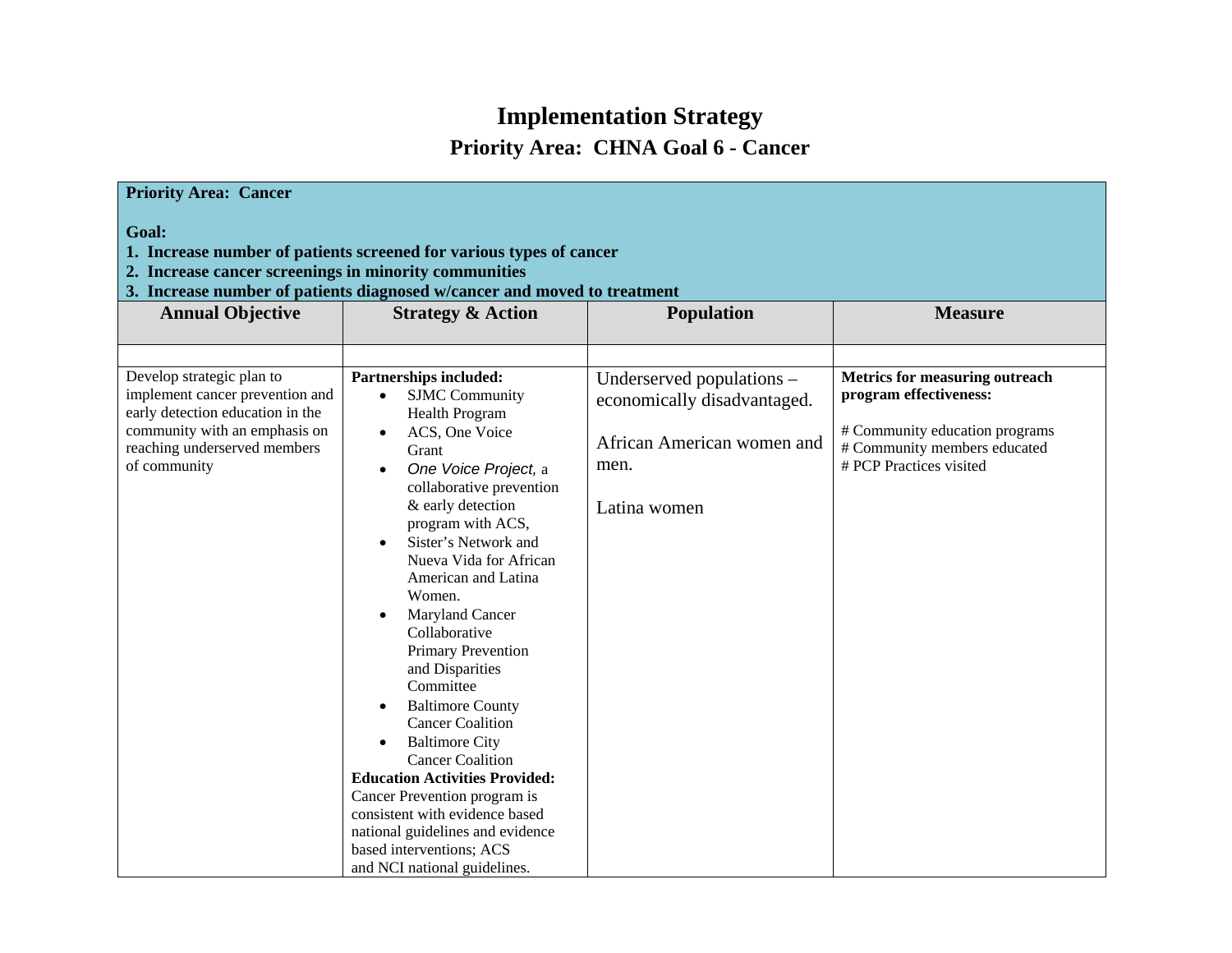|                                                                                                       | <b>One Voice Project Summary:</b><br><b>Grant ended January 2013</b><br>ACS Final Report submitted 3/8/13:<br>Provided 37 faith based &<br>community programs, educated<br>858 African American and Latina<br>women about breast cancer<br>prevention and early detection<br>Komen Symposium: 3/9/13<br>New Psalmist Baptist Church<br><b>Education and Cancer Awareness</b><br><b>UMM SJMC Women's Health</b><br>Conference: 5/18/13 at SJMC<br><b>Education and Cancer Awareness</b><br><b>ACS CPS 3 Cancer Prevention</b><br>Study: September date TBA ; SJMC<br>will be host site<br><b>Primary Care Physician Outreach</b><br>Provide ACS Screening Guideline |                |                                             |
|-------------------------------------------------------------------------------------------------------|--------------------------------------------------------------------------------------------------------------------------------------------------------------------------------------------------------------------------------------------------------------------------------------------------------------------------------------------------------------------------------------------------------------------------------------------------------------------------------------------------------------------------------------------------------------------------------------------------------------------------------------------------------------------|----------------|---------------------------------------------|
| <b>Foster Breast Screenings</b><br>and Breast Health<br>Education                                     | Info<br>2 Community Screenings<br>scheduled in partnership with<br><b>SJMC</b> Community Health and<br>continuation of monthly 100                                                                                                                                                                                                                                                                                                                                                                                                                                                                                                                                 | Women          | Numbers of women screened                   |
|                                                                                                       | free Screening Mammogram<br>program with our original<br>One Voice partner, Nueva<br>Vida, thru April 2014<br>Self-breast exam education is<br>included in the monthly<br>ongoing screening                                                                                                                                                                                                                                                                                                                                                                                                                                                                        | Hispanic women |                                             |
| Participate with other<br>community agencies to<br>reduce cancer diagnosis<br>and outcome disparities | Participation in the Baltimore<br><b>City Cancer/Health Equity</b><br><b>Coalition, Baltimore County</b><br><b>Cancer Coalition and</b>                                                                                                                                                                                                                                                                                                                                                                                                                                                                                                                            | Women and men  | Active participation in these<br>coalitions |